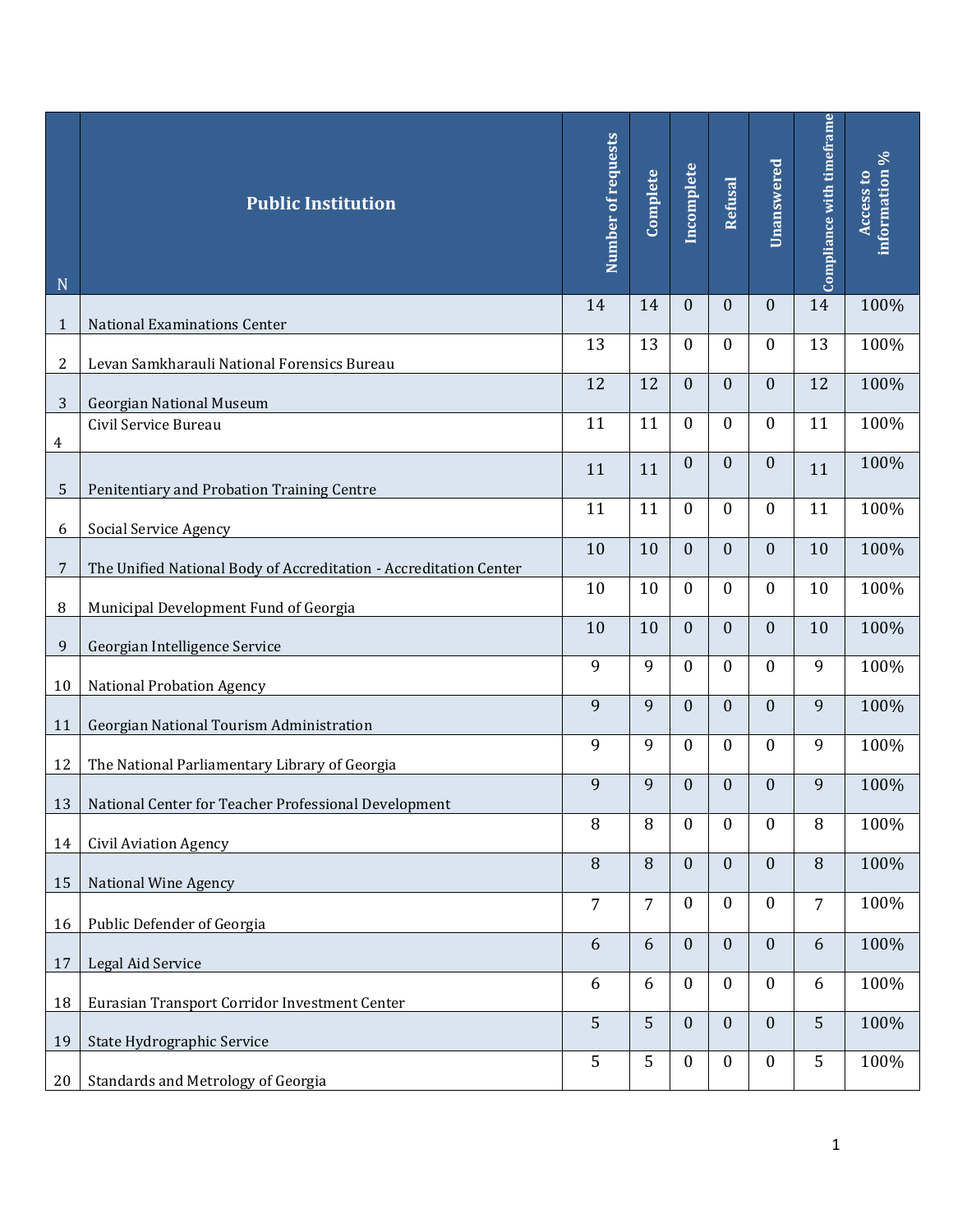| 21 | Vano Khukhunaishvili Center for Effective Governance System and<br><b>Territorial Arrangement Reform</b> | 5              | 5              | $\theta$         | $\boldsymbol{0}$ | 0                | 5                | 100%   |
|----|----------------------------------------------------------------------------------------------------------|----------------|----------------|------------------|------------------|------------------|------------------|--------|
| 22 | National Center for Educational Quality Enhancement                                                      | 16             | 15             | $\mathbf{1}$     | $\mathbf{0}$     | 0                | 16               | 96.90% |
| 23 | <b>State Audit Office</b>                                                                                | 14             | 13             | $\mathbf{1}$     | $\boldsymbol{0}$ | $\boldsymbol{0}$ | 14               | 96.40% |
| 24 | <b>Maritime Transport Agency</b>                                                                         | 13             | 12             | $\mathbf{1}$     | $\boldsymbol{0}$ | 0                | 13               | 96.20% |
| 25 | Center of Electoral Systems Development, Reforms and Trainings                                           | 11             | 10             | $\mathbf{1}$     | $\boldsymbol{0}$ | $\boldsymbol{0}$ | 11               | 95.50% |
| 26 | National Bureau of Enforcement                                                                           | 11             | 10             | $\mathbf{1}$     | $\boldsymbol{0}$ | $\boldsymbol{0}$ | $\boldsymbol{0}$ | 94.50% |
| 27 | Election Administration of Georgia                                                                       | 15             | 14             | $\theta$         | $\boldsymbol{0}$ | $\mathbf{1}$     | 14               | 93.30% |
| 28 | <b>State Procurement Agency</b>                                                                          | 7              | 6              | $\mathbf{1}$     | $\boldsymbol{0}$ | 0                | $\overline{7}$   | 92.90% |
| 29 | National Statistics Office of Georgia                                                                    | 13             | 11             | $\overline{2}$   | $\boldsymbol{0}$ | $\boldsymbol{0}$ | 13               | 92.30% |
| 30 | National Bank of Georgia                                                                                 | 13             | 11             | 2                | $\boldsymbol{0}$ | $\mathbf{0}$     | 13               | 92.30% |
| 31 | <b>Agency of Protected Areas</b>                                                                         | 13             | 12             | $\boldsymbol{0}$ | $\mathbf{1}$     | $\boldsymbol{0}$ | 13               | 92.30% |
| 32 | National Center for Disease Control and Public Health                                                    | 14             | 13             | $\boldsymbol{0}$ | $\boldsymbol{0}$ | $\mathbf{1}$     | $\boldsymbol{0}$ | 91.90% |
| 33 | Data Exchange Agency                                                                                     | $\overline{7}$ | 6              | $\mathbf{1}$     | $\boldsymbol{0}$ | 0                | $\boldsymbol{0}$ | 91.90% |
| 34 | Special State Protection Service of Georgia                                                              | 11             | 9              | 2                | $\boldsymbol{0}$ | 0                | 11               | 90.90% |
| 35 | State Fund for Protection and Assistance of (statutory) Victims of<br>Human Trafficking                  | 11             | 10             | $\boldsymbol{0}$ | $\boldsymbol{0}$ | $\mathbf{1}$     | 10               | 90.90% |
|    |                                                                                                          | 11             | 10             | $\mathbf{0}$     | $\boldsymbol{0}$ |                  | 10               | 90.90% |
| 36 | Educational and Scientific Infrastructure Development Agency                                             |                |                |                  |                  | $\mathbf{1}$     |                  |        |
| 37 | National Environmental Agency                                                                            | 11             | 10             | $\boldsymbol{0}$ | $\mathbf{1}$     | $\mathbf{0}$     | 11               | 90.90% |
| 38 | Georgian National Communication Commission                                                               | 21             | 18             | $\overline{2}$   | $\mathbf{1}$     | $\mathbf{0}$     | 14               | 90.10% |
| 39 | Olympic Reserve Training National Center                                                                 | 5              | $\overline{4}$ | $\mathbf{1}$     | $\boldsymbol{0}$ | $\mathbf{0}$     | 5                | 90%    |
| 40 | Office of Resource Officers of Educational Institutions                                                  | 10             | 9              | $\mathbf{0}$     | $\boldsymbol{0}$ | $\mathbf{1}$     | 9                | 90%    |
| 41 | <b>Land Transport Agency</b>                                                                             | 10             | 9              | $\mathbf{0}$     | $\boldsymbol{0}$ | $\mathbf{1}$     | 9                | 90%    |
| 42 | <b>National Food Agency</b>                                                                              | 10             | 9              | $\boldsymbol{0}$ | $\mathbf{1}$     | $\bf{0}$         | 10               | 90%    |
| 43 | Revenue Service                                                                                          | 10             | 9              | $\mathbf{0}$     | $\boldsymbol{0}$ | $\mathbf{1}$     | $\mathbf{0}$     | 89.10% |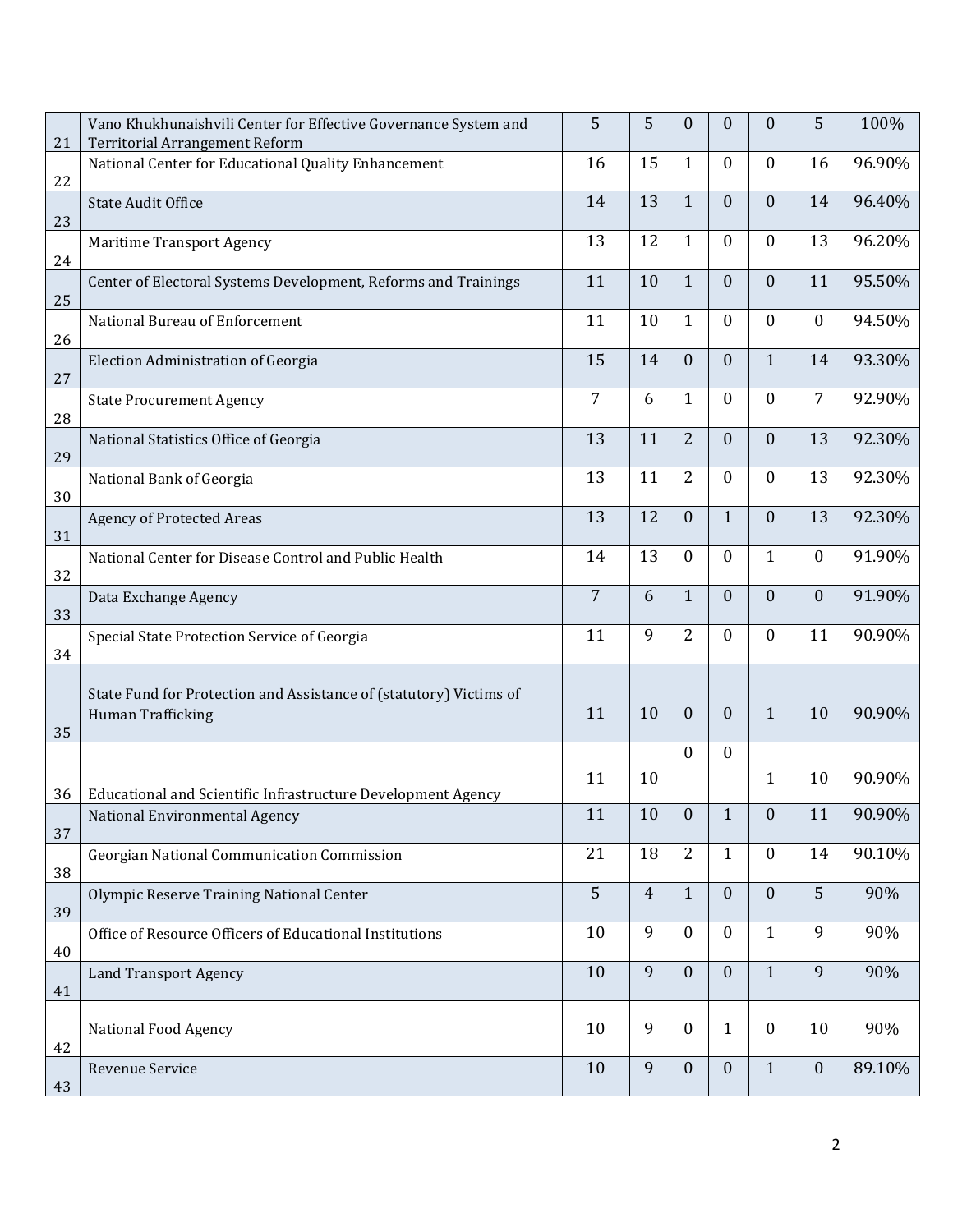| 44 | The Academy of the Ministry of Finance                          | 9  | 8              | $\boldsymbol{0}$ | $\mathbf{1}$     | 0                | 9                | 88.90% |
|----|-----------------------------------------------------------------|----|----------------|------------------|------------------|------------------|------------------|--------|
| 45 | <b>State Regulation Agency for Medical Activities</b>           | 9  | 8              | $\boldsymbol{0}$ | $\mathbf{1}$     | $\boldsymbol{0}$ | 9                | 88.90% |
| 46 | <b>Public Service Development Agency</b>                        | 9  | 8              | $\boldsymbol{0}$ | $\mathbf{1}$     | 0                | $\boldsymbol{0}$ | 88%    |
| 47 | <b>Border Police</b>                                            | 16 | 12             | $\overline{4}$   | $\boldsymbol{0}$ | $\boldsymbol{0}$ | 16               | 87.50% |
| 48 | <b>State Material Reserves Department</b>                       | 8  | 7              | $\boldsymbol{0}$ | $\boldsymbol{0}$ | $\mathbf{1}$     | 7                | 87.50% |
| 49 | Tbilisi State Academic Opera and Ballet Theatre                 | 8  | 6              | 2                | $\boldsymbol{0}$ | $\boldsymbol{0}$ | $\boldsymbol{0}$ | 86.50% |
| 50 | Roads Department of Georgia                                     | 10 | 7              | 3                | $\boldsymbol{0}$ | 0                | 10               | 85%    |
| 51 | Service Agency of Ministry of Finance                           | 10 | 8              | $\mathbf{1}$     | $\mathbf{1}$     | $\boldsymbol{0}$ | 10               | 85%    |
| 52 | Financial Monitoring Service of Georgia                         | 10 | 8              | $\mathbf{1}$     | $\boldsymbol{0}$ | $\mathbf{1}$     | 9                | 85%    |
| 53 | Office of the Business Ombudsman                                | 6  | 5              | $\boldsymbol{0}$ | $\mathbf{1}$     | $\boldsymbol{0}$ | 6                | 83.30% |
| 54 | The National Intellectual Property Center of Georgia Sakpatenti | 12 | 9              | 2                | $\boldsymbol{0}$ | $\mathbf{1}$     | 11               | 83.30% |
| 55 | Laboratory of the Ministry of Agriculture                       | 10 | 8              | $\boldsymbol{0}$ | $\boldsymbol{0}$ | $\overline{2}$   | 8                | 80%    |
| 56 | Legislative Herald of Georgia                                   | 13 | 9              | 3                | $\mathbf{1}$     | 0                | $\boldsymbol{0}$ | 79.80% |
| 57 | <b>Financial Analytical Service</b>                             | 9  | 6              | $\overline{2}$   | $\boldsymbol{0}$ | $\mathbf{1}$     | $\, 8$           | 77.80% |
| 58 | Pupils and Youth National Palace of Georgia                     | 11 | 8              | $\mathbf{1}$     | $\mathbf{1}$     | $\mathbf{1}$     | 10               | 77.30% |
| 59 | Smart Logic                                                     | 9  | 6              | $\overline{2}$   | $\boldsymbol{0}$ | $\mathbf{1}$     | $\boldsymbol{0}$ | 76.90% |
| 60 | Investigation Service of the Ministry of Finance                | 12 | 6              | 6                | $\boldsymbol{0}$ | 0                | 12               | 75%    |
| 61 | Children and Youth National Center                              | 16 | 12             | $\mathbf{0}$     | $\boldsymbol{0}$ | 4                | 12               | 75%    |
| 62 | National Agency for Cultural Heritage of Georgia                | 15 | 11             | $\mathbf{0}$     | $\boldsymbol{0}$ | $\overline{4}$   | 12               | 73.30% |
| 63 | National Agency for State Property Management                   | 15 | $\overline{7}$ | $\overline{7}$   | $\boldsymbol{0}$ | $\mathbf{1}$     | 14               | 70%    |
| 64 | Health Insurance Mediation Service                              | 11 | $\overline{7}$ | $\mathbf{0}$     | $\mathbf{1}$     | 3                | $\, 8$           | 63.60% |
| 65 | <b>State Treasury</b>                                           | 6  | $\overline{2}$ | 3                | $\mathbf{1}$     | $\boldsymbol{0}$ | 6                | 58.30% |
| 66 | Academy Of The Mia                                              | 10 | 5              | $\mathbf{1}$     | $\overline{4}$   | $\mathbf{0}$     | 10               | 55%    |
| 67 | Prosecutor's Office of Georgia                                  | 15 | 8              | 6                | $\boldsymbol{0}$ | $\mathbf{1}$     | $\overline{4}$   | 54,6%  |
| 68 | Public Service Hall                                             | 18 | $\overline{2}$ | $\boldsymbol{0}$ | $\boldsymbol{0}$ | 16               | $\overline{2}$   | 11.10% |